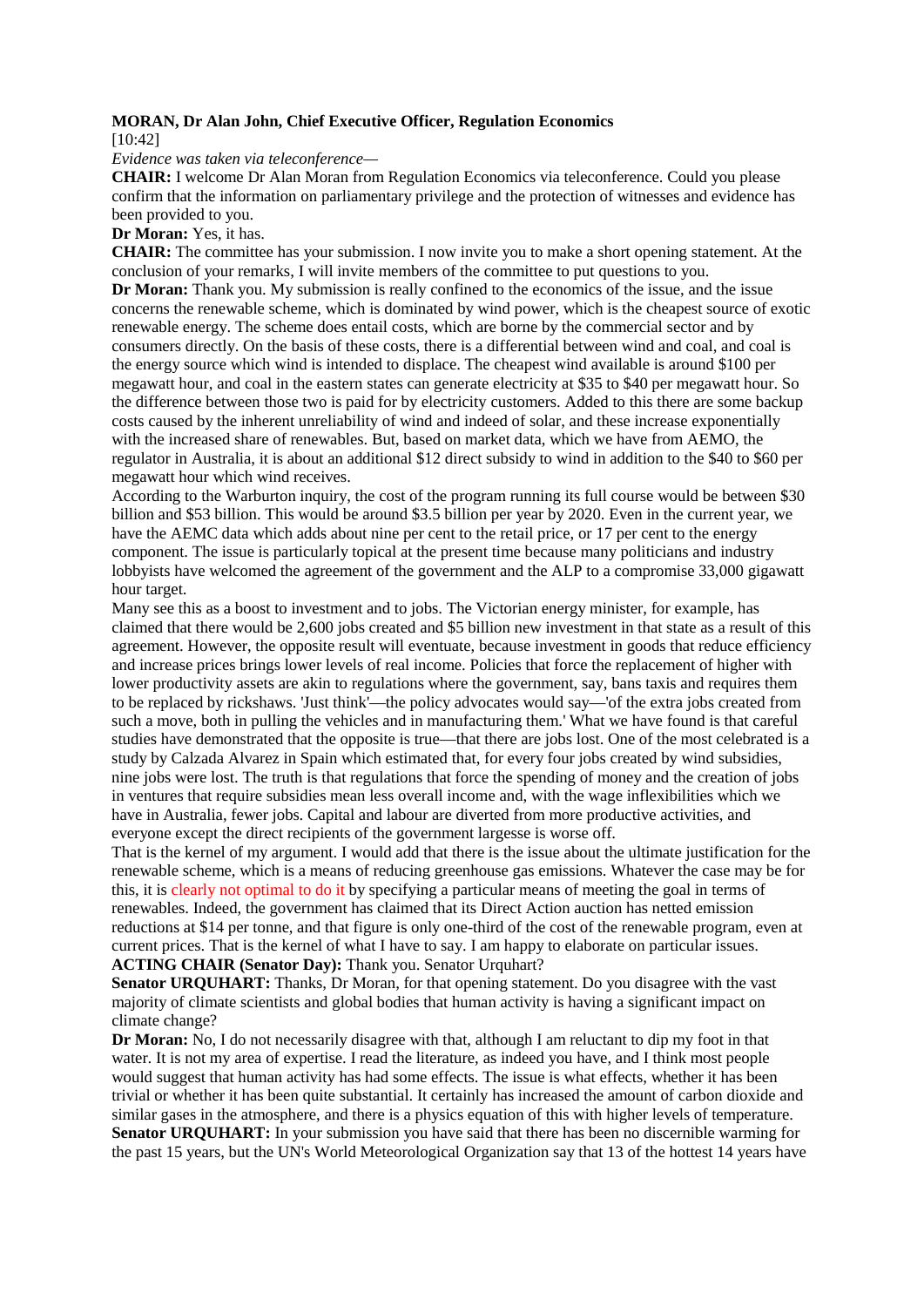occurred this century. They have also said that the last three decades have been warmer than the preceding ones. So do you disagree with those claims?

**Dr Moran:** I do not know about the first one, but the second one is probably true because the earth has been warming for about a hundred years, for reasons that have nothing to do with the greenhouse phenomena. What is certainly true—and three sources of satellite data confirm this—is that there has been no discernible warming for the last 15 or 17 years, depending on what series of data you use. I do not think that is controversial. Certainly the interpretation of that is controversial. Some say that it is simply a pause and that the heat is hiding in the deep ocean, or wherever it is, and that it will resume in the future, but certainly the evidence from all the satellite data is that there has not been a warming for the last 15 or 17 years.

**Senator URQUHART:** You have also argued against the RET. What role do you think renewables should play in Australia's economic transition as the mining boom recedes?

**Dr Moran:** Zero role. Anything that renewables do—certainly as a result of subsidies—would detract from economic growth and job creation.

**Senator URQUHART:** So you do not think there is a role for renewable energy?

**Dr Moran:** I do not think there is a role for renewable energy which is subsidised. Certainly I am very much in favour of renewable energy which meets the normal economic tests, and certainly there are areas—for example, in hydro-electricity—where renewables can have an increased presence in Australia. **Senator URQUHART:** The government's own review, which was headed up by Dick Warburton, found that the RET would reduce pressure on electricity bills due to the downward pressure on wholesale electricity costs. If we are getting cleaner energy, driving investment and jobs, and delivering cheaper electricity, surely that has to be a good thing, doesn't it?

**Dr Moran:** Well, yes and no. Simply, you can always get cheap electricity if you actually subsidise it. Let me just put it to you: supposing we have a situation where the government gives away free Mars bars free confectionery. The price of Mars bars would be driven down quite remarkably, and yet that certainly would not constitute in your eyes, or in anybody else's eyes, a benefit for the society, because one knows that the free Mars bars are being paid for by the government from somewhere else. So there would be a transitory downward trend as a result of the inflexibility of production from the introduction of free or highly subsidised goods, and we would see that, and that is what the Warburton report was arguing. But, as you would know, the Warburton report's analysis used the ACIL and various other sources' information to demonstrate the aggregate cost over the course of the period to the economy was something between \$30 billion and \$50 billion.

Senator URQUHART: Environment Victoria has done work that found the federal government loses \$10 billion a year in the form of subsidies and incentives to the fossil fuel industry. As a strong advocate for the free market and small government, would you like to see these subsidies removed altogether?

**Dr Moran:** If there are any subsidies for fossil fuels then the answer is yes. I think that you would find that work done on this on by the federal Treasury has indicated that there are not any or, if there are, they are trivial. The subsidies which Environment Victoria has pointed to are general for the encouragement of R&D and various things like that, which are available to all sectors of the economy.

**Senator URQUHART:** So you agree with the R&D subsidies but not other subsidies

**Dr Moran:** I do not necessarily agree with any subsidy, but I think that if you are picking out a particular sector which is subsidised then that is not appropriate. There may well be a case for removing altogether the R&D subsidies, but one would do that across the whole economy, not just the one sector.

**Senator UROUHART:** This is my final question. Your submission states that wind power costs \$100 per megawatt hour compared to black and brown coal at less than \$40 per megawatt hour, but surely we need to compare like with like. According to Bloomberg New Energy Finance in 2013, wind energy was 14 per cent cheaper than a new baseload coal-fired power station, even without a carbon price. Isn't this a more appropriate comparison, especially given that experts advise that 75 per cent of existing thermal plant in Australia has passed its useful life?

**Dr Moran:** I think that is a terrific statistic. What it actually says is that we do not need any subsidies, because if wind is already competitive—and indeed, it is 13 per cent more competitive—then what are we talking about here? Why do we have a subsidy? There is no case for one. My scepticism about the Bloomberg study is that there is nobody in the wind industry, or the renewable energy industry, who says: 'Great! We are now competitive; we do not need the government's support. We will stand toe to toe against these fossil fuels and we will win.'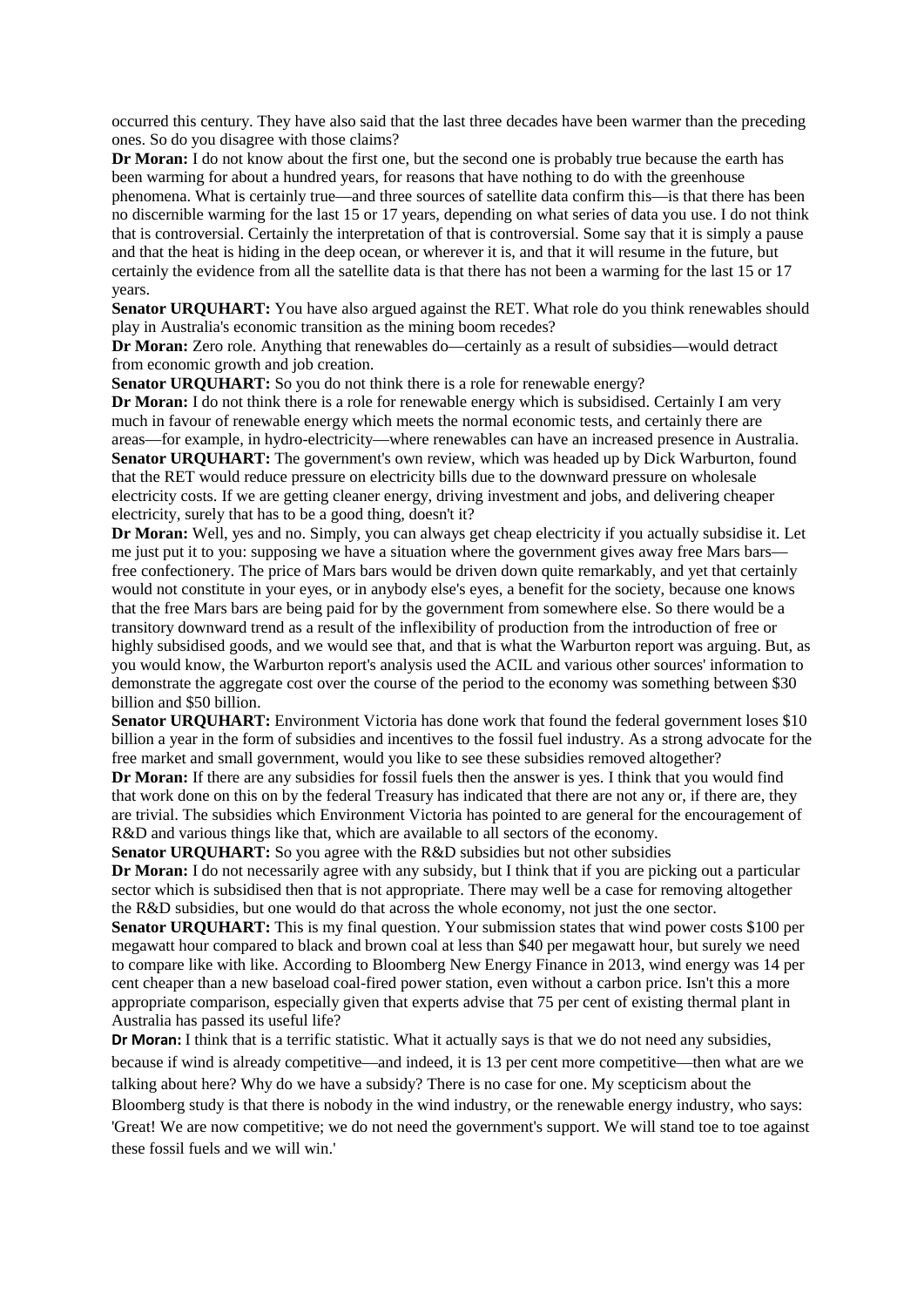**Senator LEYONHJELM:** Dr Moran, you outline in your submission that Australian electricity has been among the cheapest in the world a decade ago, but by 2013 it had risen to become among the most expensive. Do you know which country has the highest ratio of wind energy in their electricity grid? **Dr Moran:** I would guess Spain, but I could be corrected.

**Senator LEYONHJELM:** My information is that it might be Denmark.

**Dr Moran:** It probably is Denmark, but the problem is that Denmark does not really exist—it is not really an electrical entity. It exists as a state, but Denmark is sandwiched between the Scandinavian countries and the German grid, while Spain is relatively isolated from the rest of Europe. It is like saying the ACT uses a lot of renewable energy; it does not really exist as an stand-alone electrical entity.

**Senator LEYONHJELM:** Which Australian state has the highest ratio of wind energy in the national grid?

**Dr Moran:** Almost certainly South Australia.

**Senator LEYONHJELM:** How do Denmark's or Spain's electricity prices compare in Europe? **Dr Moran:** Both of them are relatively high. One of the things you have to bear in mind when you are looking at prices is that often the subsidies are paid in such a way that looking at the prices gives you an unrealistic valuation of how much it is costing. In any event, the Danish price is amongst the highest in Europe, and the Spanish price is also quite high.

**Senator LEYONHJELM:** How do South Australia's prices compare internationally?

**Dr Moran:** They should not really differ very much from the rest because, again, South Australia is not really an electrical entity. Its prices are the same as in Victoria and New South Wales; it is part of the national electricity market and the prices there are pretty much the same. They tend to be a bit higher in South Australia than in the rest of Australia, possibly partly because of wind, but largely because the South Australian sources of electricity are somewhat more expensive than those for New South Wales and Victoria.

**Senator LEYONHJELM:** The committee has been told that wind energy is lowering the price of electricity. Indeed the department, in its submission—and we heard from them this morning, although they were not questioned about this—also made the point that wind energy will lower the price of electricity. Given Spain's, Denmark's and South Australia's prices, is that happening yet? Is it going to happen? Do we just have to wait longer?

**Dr Moran:** It cannot happen. It can happen in a transitory basis, and that is an issue which Senator Urquhart raised. It can happen if you pile subsidised fuel into the market. That will reduce the price because the cost of exiting the market for firms which have got a high capital investment involved is considerable, so they will stay in even if they are only covering the marginal cost, and the prices will fall as a result of that. But overall, basically the issue of wind is that you are trying to drive out coal which costs \$35 or \$40 per megawatt hour with wind which costs \$100 per megawatt hour. Overall, it cannot reduce the price of energy, except in that transitory period when you are fighting for market share.

**Senator LEYONHJELM:** Many people have scoffed at the concerns raised about wind energy's unreliability and its having a stabilising effect on the grid. It has been suggested to us that there is no cause for concern when wind energy represents less than five per cent of electricity generated. Do you have a view as to what the impact might be if it rose to, say, 15 per cent?

**Dr Moran:** A recent UK study only been published in the last week or so indicates that when the share wind is about nine or 10 per cent in the UK—reaches 15 per cent there is an additional cost of something like A\$12 imposed as a result of that because of the need for backup. There is some real-market data available, which I have cited in my submission, that the cost of buying what they call a hedge against wind being not available, if you are reliant on the wind, averages about \$12. In other words, that is the cost of insuring yourself against wind's unpredictability. That is an additional cost, which I think was considered in parts of the ACIL study and other studies that have been undertaken as a result of the Warburton inquiry.

Senator LEYONHJELM: Do you have a view on the capital payback period for turbine establishment at wind farms? Do you have a view as to the period they require to operate under current circumstances, with the renewable energy program in place, to recover their cost of capital?

**Dr Moran:** I do not have a unique view. I understand from lots and lots of secondary data that it is about 15

years. Wind is not actually free; there are marginal costs associated with wind of about \$12 per megawatt hour—these are maintenance costs and things like that. But I understand that, to ensure that the capital is recovered, it is about a 15-year period.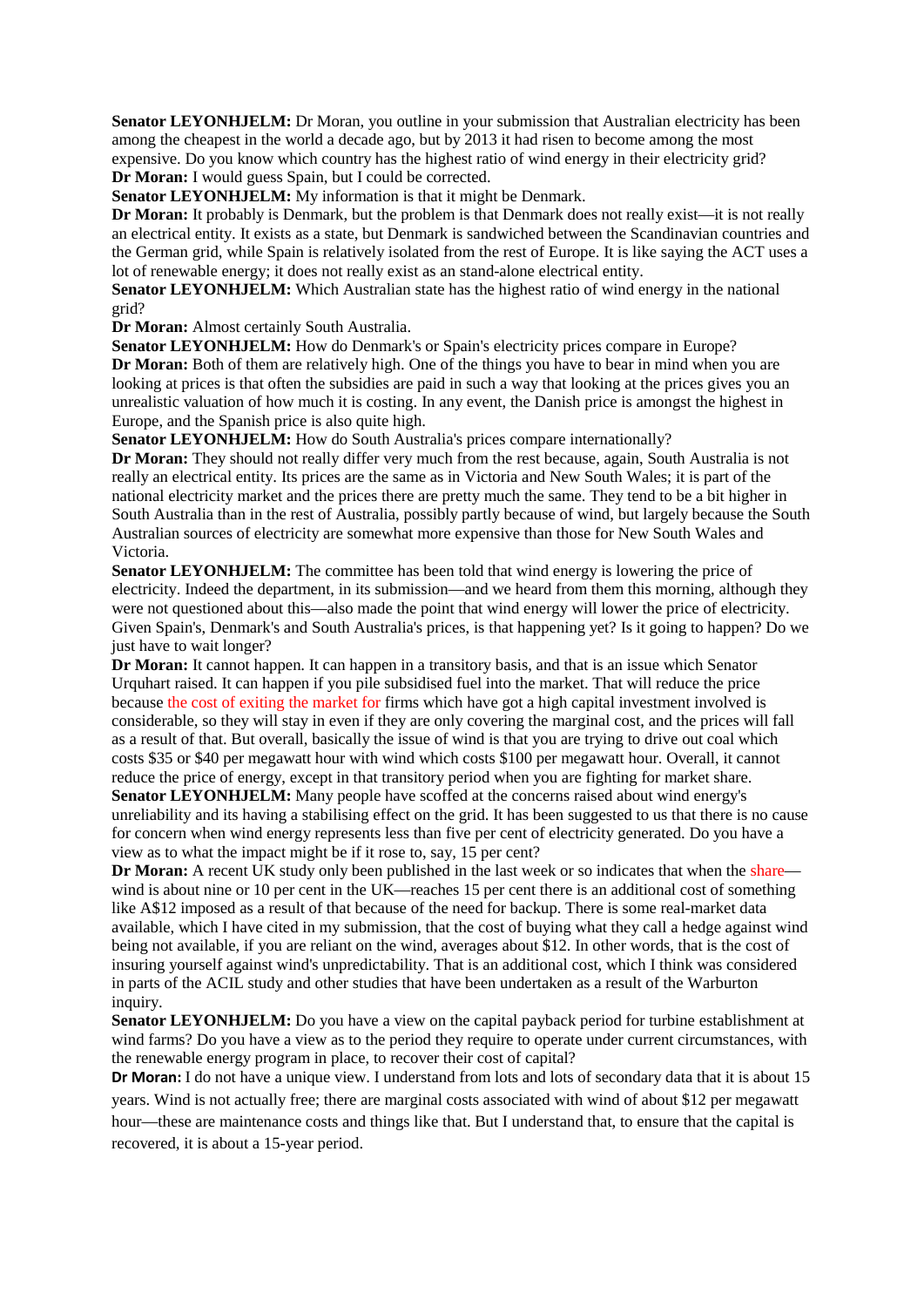**Senator LEYONHJELM:** We have had other evidence that suggests it is quite a lot shorter than that. The question that occurs to me is that, if there is a defined period of some years during which the capital is recovered, and then after that they are operating on a marginal cost basis and are competitive with other generation sources, the policy issue is: is their subsidy justified during that period once they are competing on a marginal cost basis with other sources of generation?

**Dr Moran:** I think that is an interesting question. The issue with subsidies all along is that favours readily given by government can be readily taken away by government, which I think was said by former Treasurer John Stone when he was referring to the customs tariff. People will always claim that they base their decisions upon the government saying that it would give a subsidy for 10, 15, 20 or 100 years or whatever, but I think it is unwise of governments to lock themselves into lengthy periods on that basis. **Senator BACK:** Thank you for your submission. I take you to your chart 3, ' Residential electricity prices 2009 and 2013' across 15 countries and ask if I am right in my assessment. In 2009, Australia had the lowest residential electricity prices of the 15. By 2013, four years later, according to chart 3, those prices had doubled from about US\$7 to US\$15 per kilowatt hour and Australia had gone from being the lowest of those 15 to being equally third highest. Is that an accurate summary of the data you have provided in chart 3?

**Dr Moran:** Yes, I think it is. The data is readily available from different sources; I used an NUS electricity report for that. Yes, certainly it is unquestionably a fact that Australian electricity prices rose over that period. I do not maintain that this is solely because of greenhouse type impositions; there are other factors at play as well, but certainly we moved from a period of one of the cheapest sources of electricity in the world 10 or 15 years ago to quite an expensive source of electricity today.

**Senator BACK:** You say it is not renewables only. What other factors have come into play, in contrast to other countries in the world who are surely experiencing similar challenges. What causes do you attribute to us doubling the residential price and going from the cheapest to the third highest?

**Dr Moran:** We had the carbon tax in place in that period as well. Also, there has been some increase in the line charge—the network charges. Some of that has been basically a catch-up, because the charges were too low. It is argued, quite plausibly, that that catch-up has overdone things a bit and that the prices will now be reduced. The network charges are fundamentally regulated by the Australian Energy Regulator. The regulator herself has indicated in recent decisions that she will be reducing the allowable prices that the networks charge, and that will have a flow-on effect to consumer prices.

**Senator BACK:** Presumably, whilst these are residential electricity prices, would it be logical to ask if they would also be reflective of commercial and industrial electricity prices? Would they be, if not different in price, different in the actual trend across the countries as well, if you were to chart them? **Dr Moran:** No, there would not be that much difference in trend. What you will find is, for residential prices, more than half the cost is in the networks, and for commercial, depending on the size of the commercial entity—for example, in aluminium smelters or whatever—a much smaller proportion, maybe only 25 per cent, of the cost is the network cost. The actual energy cost looms larger the more energy intensive the business is.

**Senator BACK:** What do you think will be the impact now in the commercial space rather than the residential space? What impact is this likely to have, if we are seeing such a significant increase in electricity prices to manufacturers and others?

**Dr Moran:** Basically, it has reversed our comparative advantage. Australia built itself on the basis of cheap electricity, especially once we had privatised and otherwise improved the efficiency of the electricity industry. That will be reversed. A lot of people maintain, for example, that Australia has a very high level of greenhouse gas emissions per capita. It is about as high as the United States and a few other places. One of the reasons it is high is that, in the past, a great deal of our exports were quite energy intensive. In the case of aluminium, that is clearly the case—and we seem to be destroying that industry now by jacking up electricity prices. It is also the case with agricultural products, which entail quite a lot of electricity in their processing. If these trends progress and we cease to encourage, or we actively discourage low-cost electricity, we will see a transformation of our industry. In my view, that will almost certainly leave us less well-off than we would otherwise have been.

**Senator BACK:** If, and as, the Renewable Energy Certificate value goes from \$43.50 to \$94 per certificate, what impact do you think that is going to have on electricity prices?

**Dr Moran:** I could not tell you off the top of my head, but arithmetically one could work it out. It would almost double the cost of wind, which retailers are obliged to include within the total availability of energy, and that will have quite a strong effect in pushing up prices. It would not be difficult to offer an estimate of the actual effect of that, but it would be quite substantial.